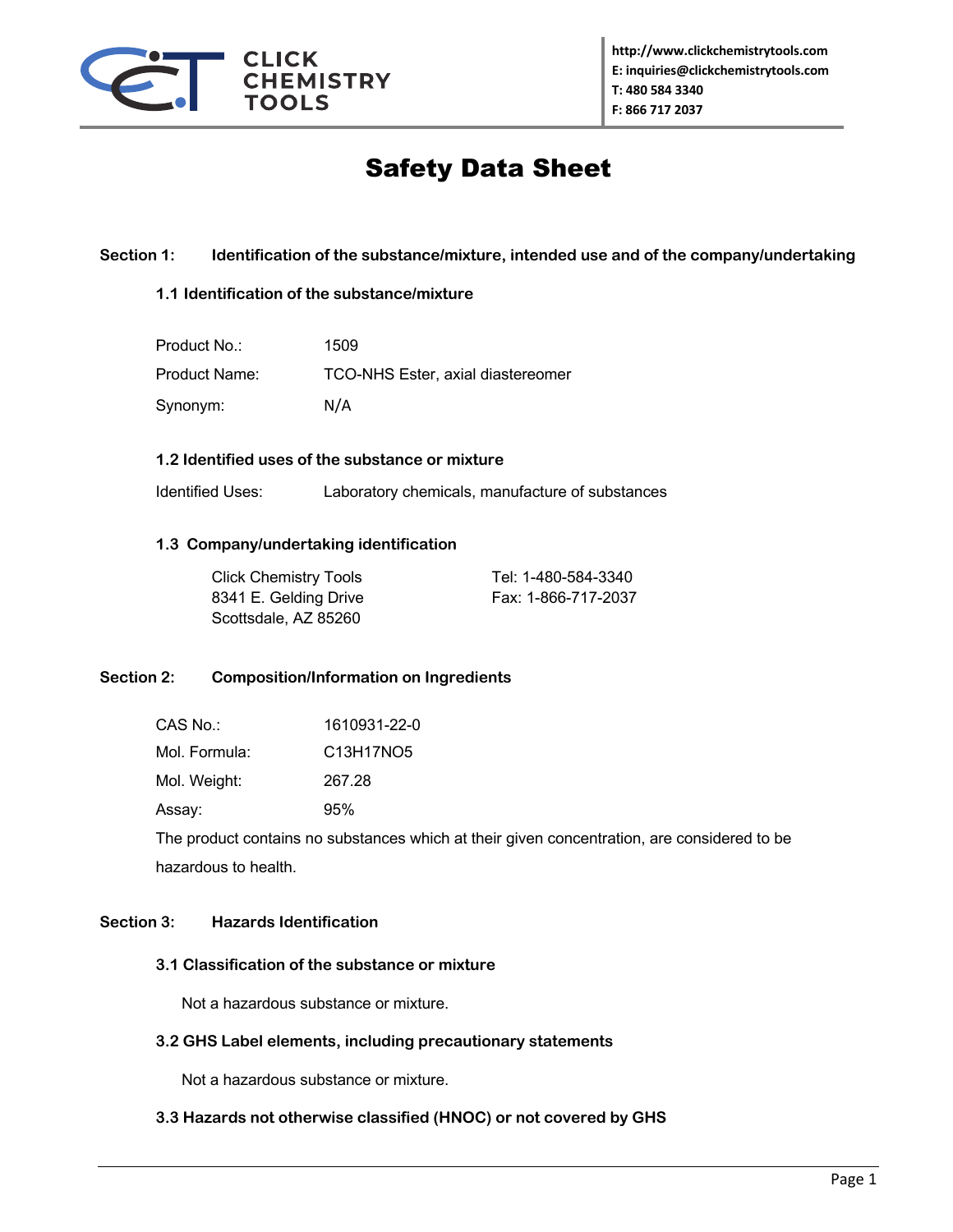Not a hazardous substance or mixture.

## **Section 4: First-Aid Measures**

#### **4.1 Description of first aid measures**

#### **If inhaled**

 Not expected to be an inhalation hazard under anticipated conditions of normal use of this material. Consult a physician if necessary.

#### **In case of skin contact**

Rinse with plenty of water. Immediate medical attention is not required.

#### **In case of eye contact**

Rinse cautiously with water for several minutes. Remove contact lenses, if present and easy to do.

## **If swallowed**

 Not expected to present a significant ingestion hazard under anticipated conditions of normal use. If you feel unwell, seek medical advice.

# **4.2 Indication of any immediate medical attention and special treatment needed**

Treat symptomatically.

#### **4.3 Most important symptoms and effects, both acute and delayed**

Not Applicable

#### **4.4 Indication of any immediate medical attention and special treatment needed**

None

# **Section 5: Fire Fighting Measures**

#### **5.1 Extinguishing media**

Water spray. Carbon dioxide (CO2). Foam. Dry chemical.

#### **5.2 Advice from firefighters**

Standard procedure for chemical fires.

#### **5.3 Further information**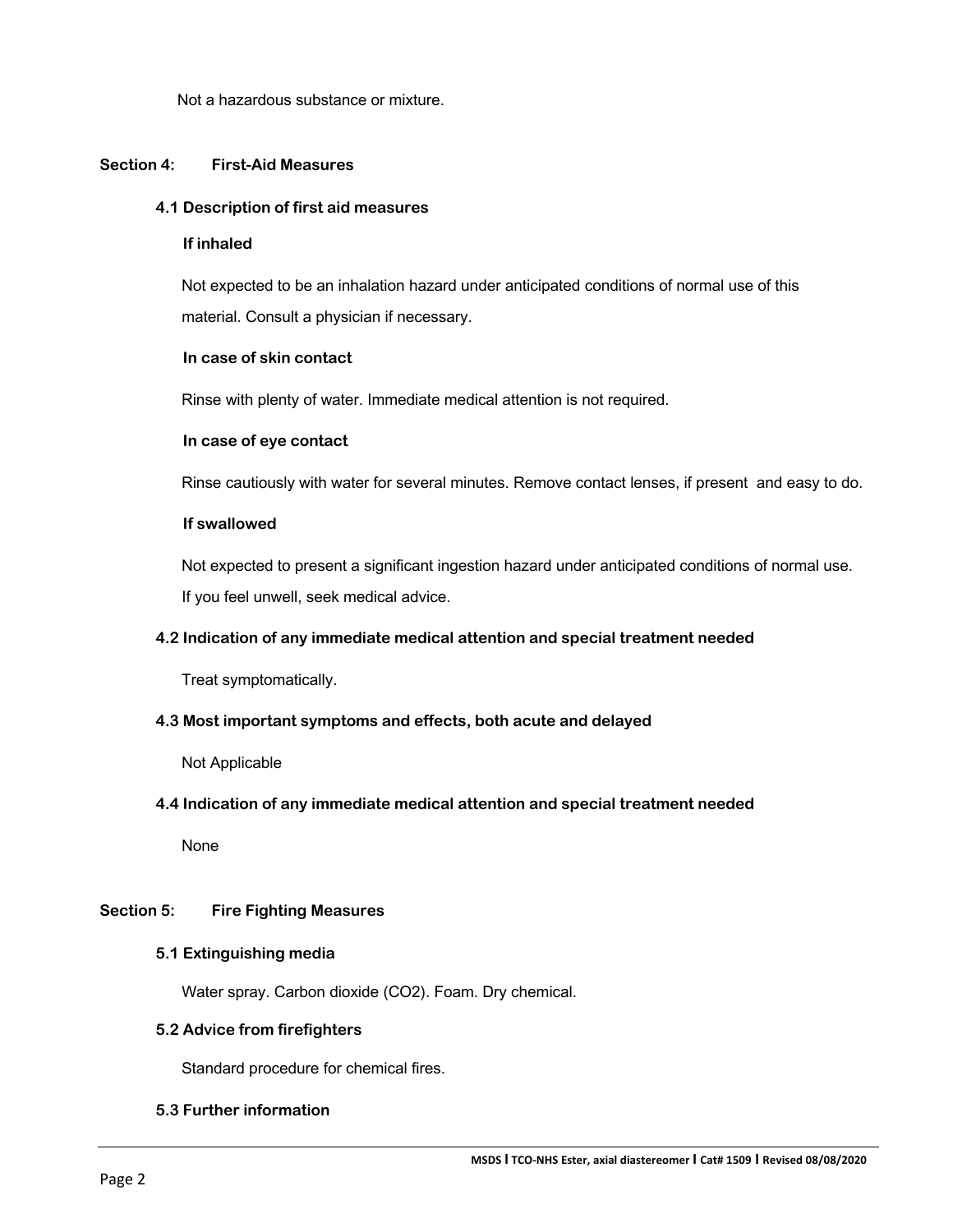No data available

## **Section 6: Accidental Release Measures**

#### **6.1 Personal precautions, protective equipment and emergency procedures**

 Ensure adequate ventilation. Always wear recommended Personal Protective Equipment. Use personal protection equipment. See Section 8 for more detail.

## **6.2 Environmental precautions**

No special environmental precautions required.

## **6.3 Methods and materials for containment and cleaning up**

Take up mechanically, placing in appropriate containers for disposal.

## **6.4 Reference to other sections**

See Section 8 for additional information.

## **Section 7: Handling and Storage**

#### **7.1 Precautions for safe handling**

 Always wear recommended Personal Protective Equipment. No special handling advices are necessary.

# **7.2 Conditions for safe storage, including any incompatibilities**

Keep in a dry, cool and well-ventilated place.

# **7.3 Specific end use(s)**

For research use only.

# **Section 8: Exposure Controls/Personal Protection**

#### **8.1 Control parameters**

**Exposure Limits**

Contains no substances with occupational exposure limit values

#### **Engineering measures**

Ensure adequate ventilation, especially in confined areas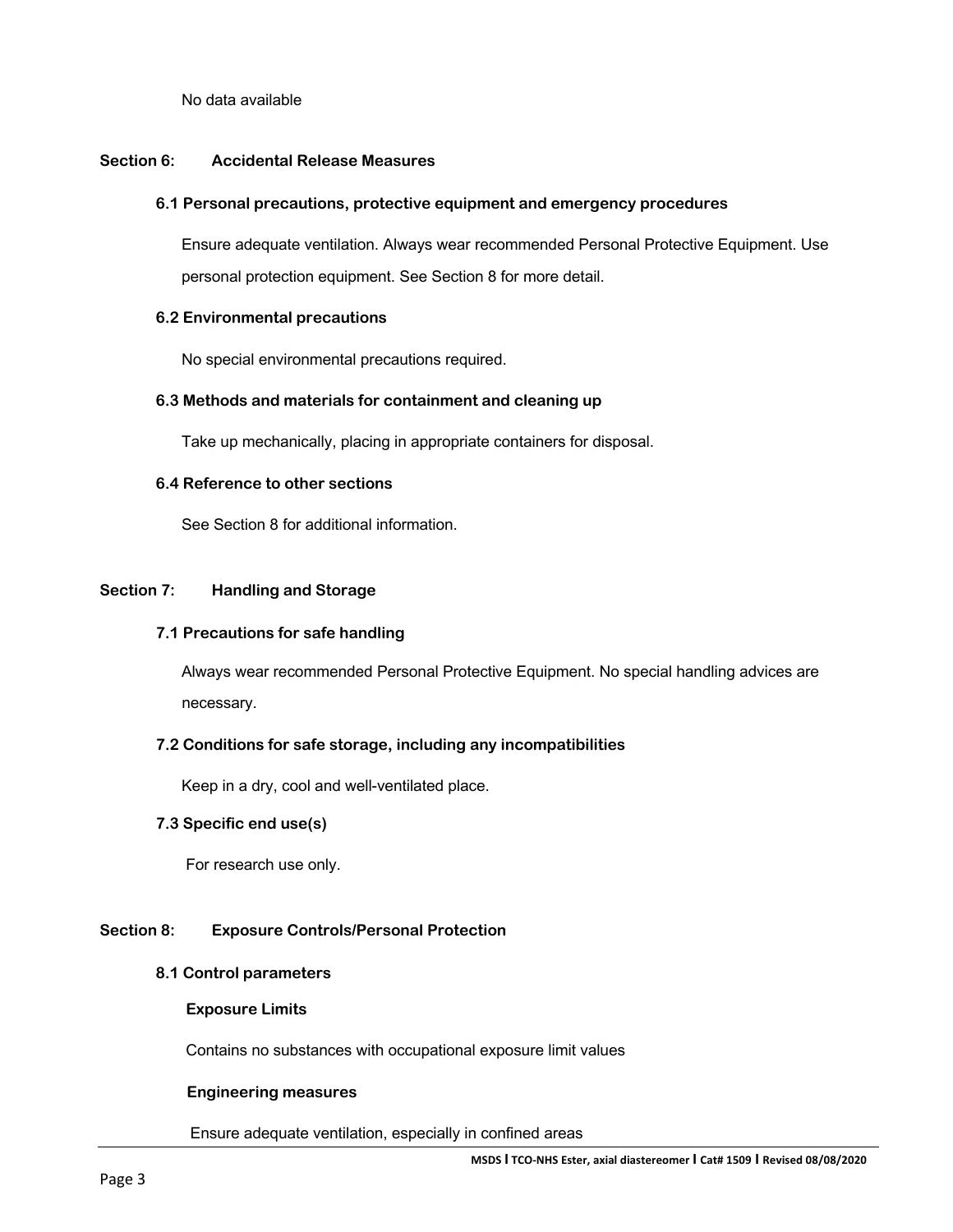## **8.2 Exposure controls**

#### **Personal Protective Equipment**

## **Respiratory protection**

 In case of insufficient ventilation wear respirators and components tested and approved under appropriate government standards

## **Hand protection**

Wear suitable gloves Glove material: Compatible chemical-resistant gloves

## **Eye/Face protection**

Wear tight sealing safety goggles

## **Skin/Body Protection**

Wear suitable protective clothing

# **Hygiene measures**

Handle in accordance with good industrial hygiene and safety practice

## **Control of Environmental exposure**

No special environmental precautions required

# **Section 9: Physical and Chemical Properties**

# **9.1 Information on basic physical and chemical properties**

| a) Appearance                           | Form: solid                           |
|-----------------------------------------|---------------------------------------|
| b) Odor                                 | No data available                     |
| c) Odor Threshold                       | No data available                     |
| d) pH                                   | Not Applicable                        |
| e) Melting / Freezing points            | °C and °F Mixture has not been tested |
| f) Initial boiling point &boiling range | °C and °F Mixture has not been tested |
| g) Flash point                          | °C and °F Mixture has not been tested |
| h) Evaporation rate                     | No data available                     |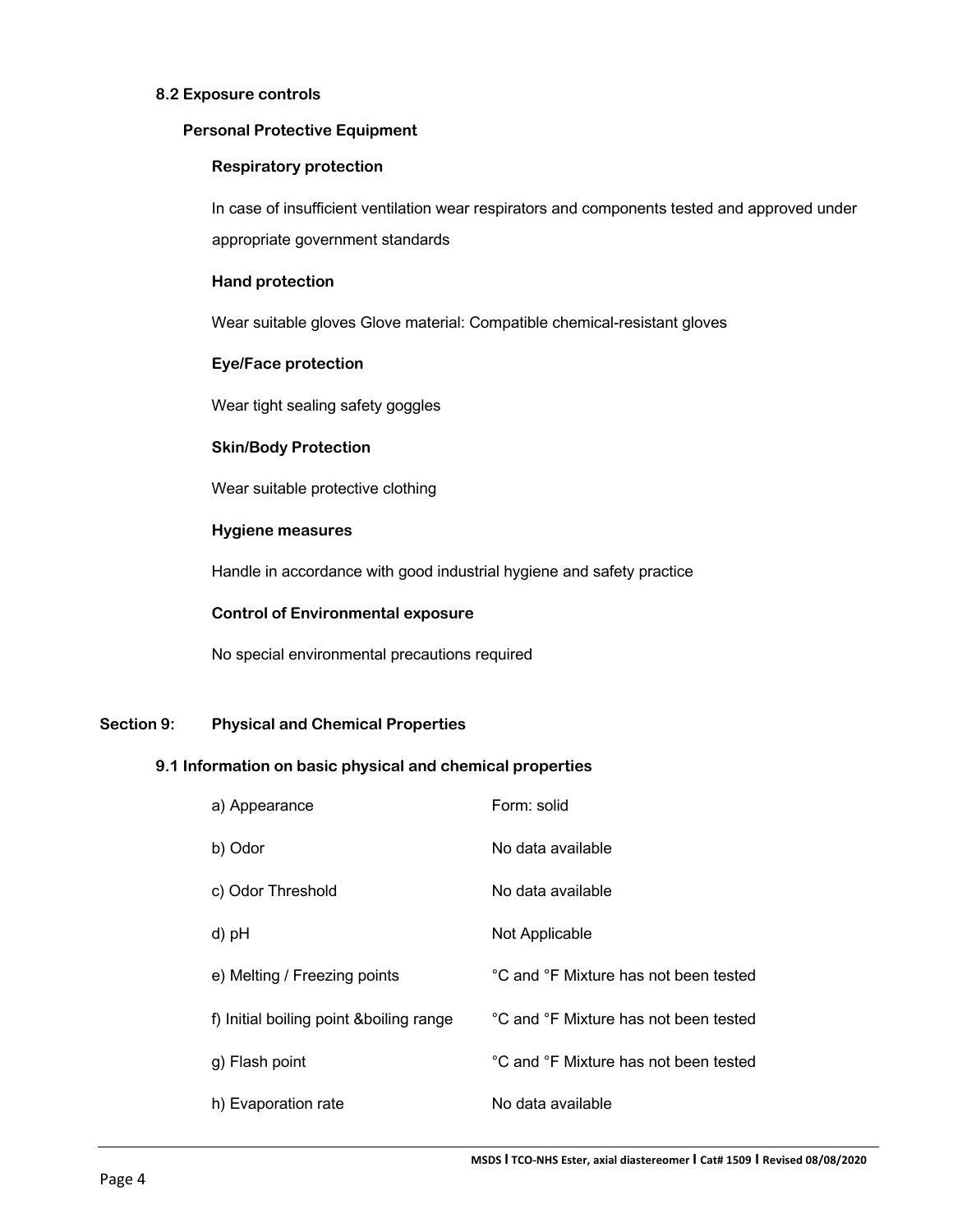| i) Flammability (solid, gas)                                | No data available               |
|-------------------------------------------------------------|---------------------------------|
| j) Explosive limits                                         | Mixture has not been tested     |
| k) Vapor pressure                                           | Mixture has not been tested     |
| I) Vapor pressure                                           | Mixture has not been tested     |
| m) Relative density                                         | Mixture has not been tested     |
| n) Water solubility                                         | DMSO, DMF, DCM, THF, Chloroform |
| o) Partition coefficient: n-octanol/water No data available |                                 |
| p) Auto-ignition temperature                                | No data available               |
| q) Decomposition temperature                                | No data available               |
| r) Viscosity                                                | No data available               |
| s) Explosive properties                                     | No data available               |
| t) Oxidizing properties                                     | No data available               |

## **9.2 Other safety information**

No data available.

# **Section 10: Stability and Reactivity**

# **10.1 Reactivity**

None known

# **10.2 Chemical stability**

Stable under normal conditions

# **10.3 Possibility of hazardous reactions**

Hazardous reaction has not been reported

# **10.4 Conditions to avoid**

No information available

# **10.5 Incompatible materials**

No dangerous reaction known under conditions of normal use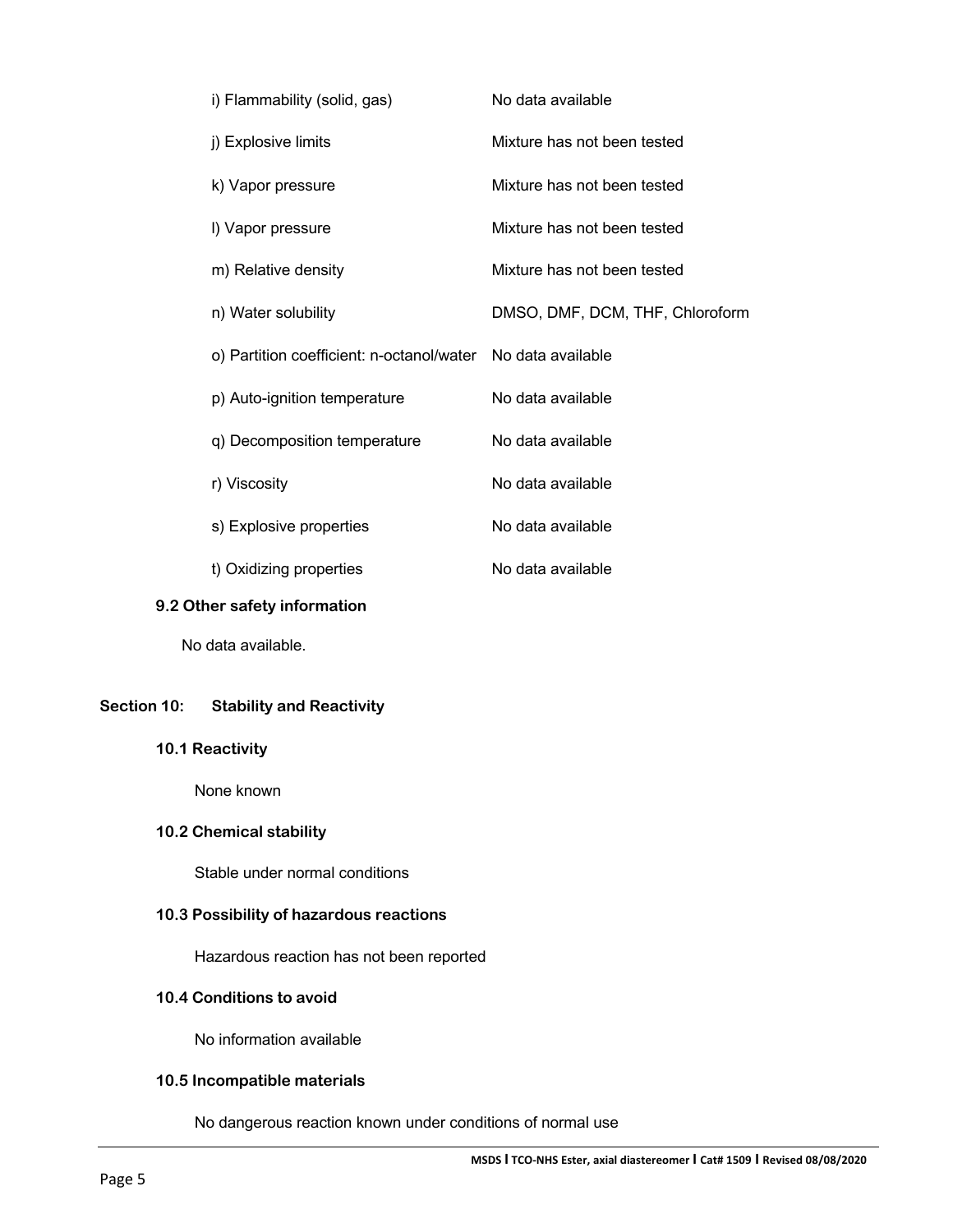## **10.6 Hazardous decomposition products**

No data available

# **Section 11: Toxicological Information**

## **11.1 Information on toxicological effects**

 **There is no evidence available indicating acute toxicity**

# **11.2 Principal Routes of Exposure**

| <b>Irritation</b>               | Conclusive but not sufficient for classification |
|---------------------------------|--------------------------------------------------|
| Corrosivity                     | Conclusive but not sufficient for classification |
| Sensitization                   | Conclusive but not sufficient for classification |
| <b>STOT - Single Exposure</b>   | Conclusive but not sufficient for classification |
| <b>STOT - Repeated Exposure</b> | Conclusive but not sufficient for classification |
| Carcinogenicity                 | Conclusive but not sufficient for classification |
| <b>Mutagenicity</b>             | Conclusive but not sufficient for classification |
| Reproductive toxicity           | Conclusive but not sufficient for classification |
| <b>Aspiration hazard</b>        | Conclusive but not sufficient for classification |

# **Section 12: Ecological Information**

# **12.1 Toxicity**

Contains no substances known to be hazardous to the environment or not degradable in waste water treatment plants.

# **12.2 Persistence and degradability**

No information available

# **12.3 Bio accumulative potential**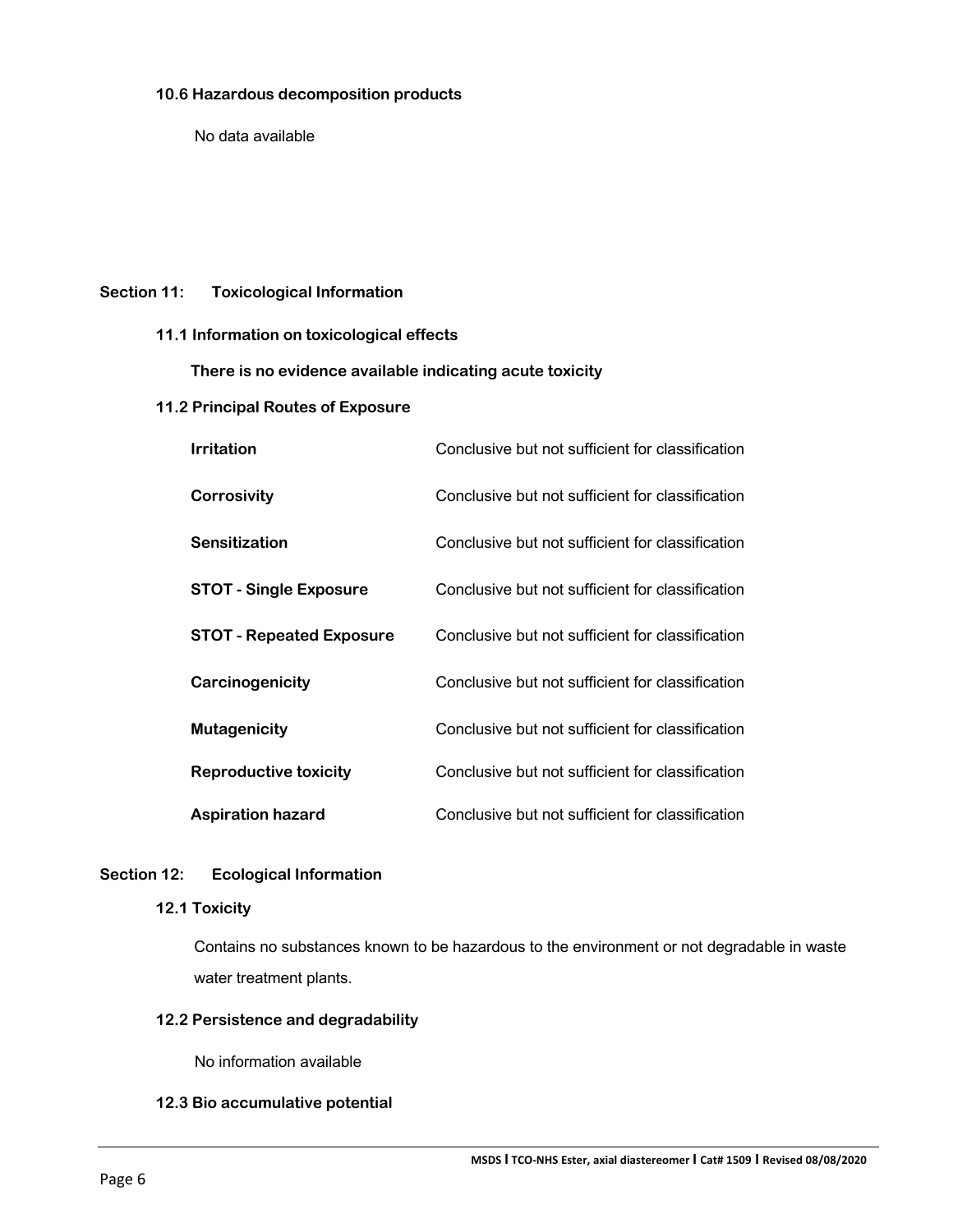No information available

## **12.4 Results of PBT and vPvB assessment**

This mixture does not contain any substances that are assessed to be a PBT or a vPvB

## **12.5 Other adverse effects**

No information available

# **Section 13: Disposal Considerations**

## **13.1 Waste treatment methods**

The generation of waste should be avoided or minimized wherever possible. Empty containers or liners may retain some product residues. This material and its container must be disposed of in according to approved disposal technique. Disposal of this product, its solutions or of any byproducts, shall comply with the requirements of all applicable local, regional or national/federal regulations.

# **Section 14: Transport Information**

# **14.1 IATA / ADR / DOT-US / IMDG**

Not regulated in the meaning of transport regulations.

| UN number                    | Not Applicable |
|------------------------------|----------------|
| UN proper shipping name      | Not Applicable |
| Transport hazard class(es)   | Not Applicable |
| Packing group                | Not Applicable |
| <b>Environmental hazards</b> | Not Applicable |
| Special precautions for user | Not Applicable |

 **Transport in bulk according to Annex II of MARPOL 73/78 and the IBC Code**

Not Applicable

# **Section 15: Regulatory Information**